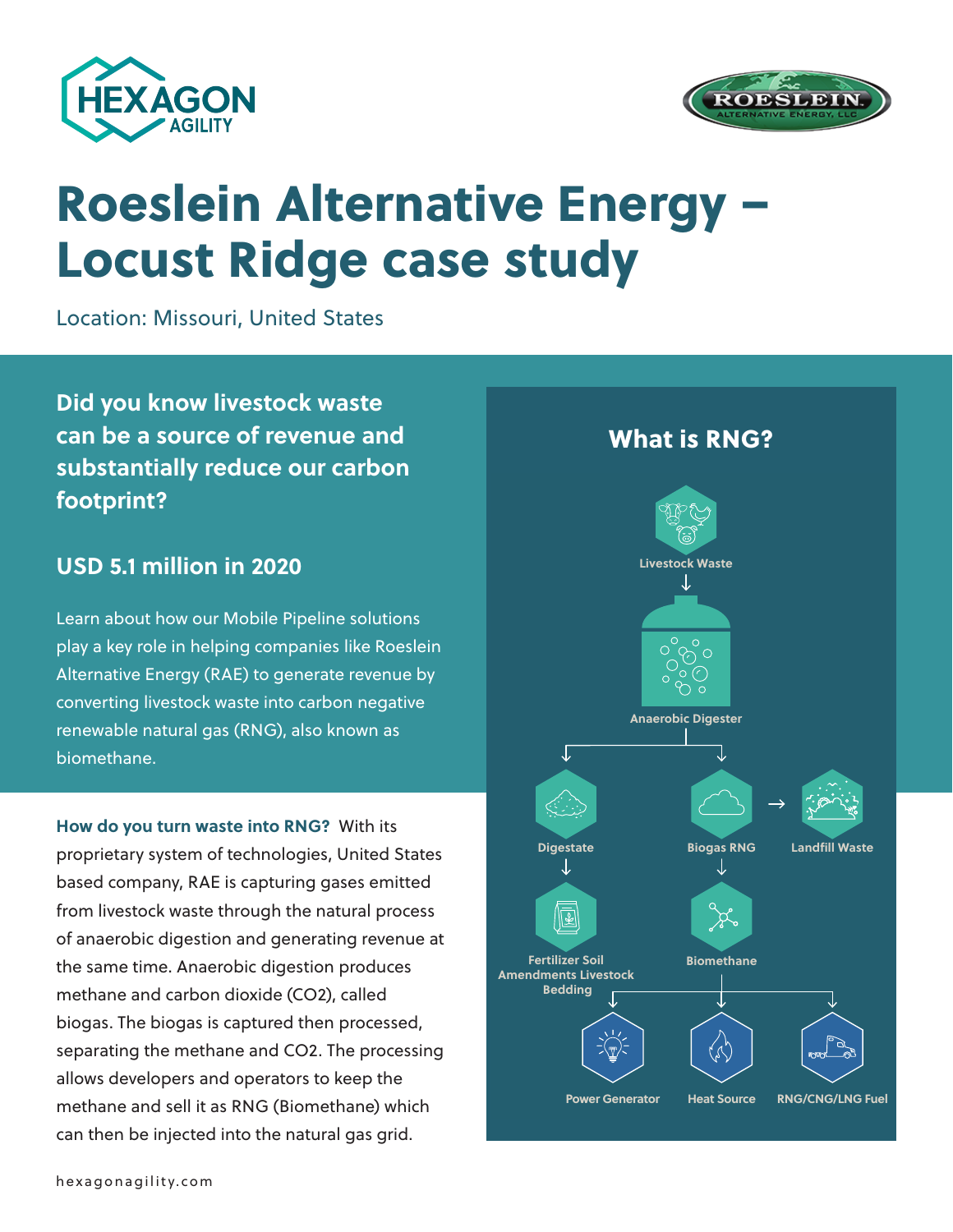**The environmental benefits:** Methane is one of the most harmful greenhouse gases (GHG) It is 75 times more damaging to the environment than CO2. This is why using RNG is critical to help reduce GHG emissions. The RNG at Locust Ridge is derived by capturing the methane naturally produced from livestock waste and converting it into pipeline quality gas, delivering carbon negative results. Up to -532.7%, depending on the source.



Carbon intensity



**The revenue source:** In 2018, RAE partnered with Locust Ridge Farm and formed Monarch Bio Energy to leverage RNG production and reduce the environmental impact of farms while generating revenue for Monarch. For example, in California, the Low Carbon Fuel Standard is an incentive-based program requiring a reduction in carbon intensity (CI) of transportation fuels. Companies like RAE and Monarch Bio Energy

generate revenue by selling carbon credits derived from RNG to companies who refine or distribute transportation fuels in California and are required by the LCFS program to reduce the CI of transportation fuels sold in California.

### **But how do you transport RNG from farm to pipeline?**